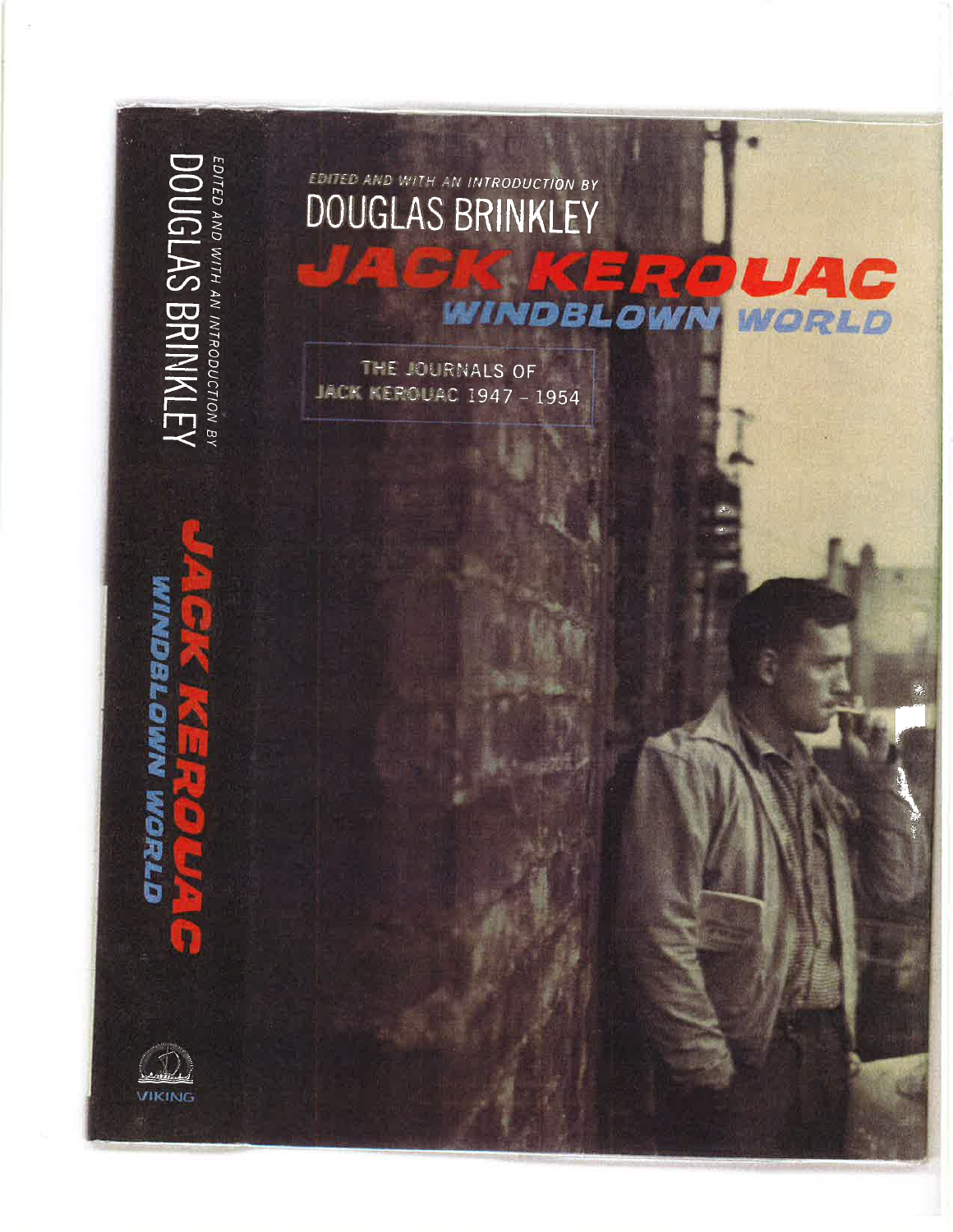Nicholas Grimald\* is not a bad poet either. "A Venus imp ..." he says. Nor is [Robert] Herrick to be denied, not so at all, no sir, not Herrick.\*\*

Wrote 700-useless words that will all be crossed out. My first impasse in Road.

FRI. 6 - Estimated that the moving bill to Colorado would come to about \$300.00. I'm itching to do this. So's everybody but Paul, who is worried about going so far away from his old folks in Carolina. I'd like to get a sportswriting job in Denver to begin with - later wheatfarm.

#### WED. May 11

After the weekend in Poughkeepsie at Jack Fitzgerald's, I decided, now, to go out to Denver immediately and find a house. Will go alone, hitch-hiking, in the red, red night. Harrisburg, Pittsburg, Columbus, Indianapolis, Hannibal Mo., St. Joe, Last Chance, & Denver.+

SUNDAY MAY 22 - Took a walk up to Morrison Rd. to buy this notebook and had a beer in a big Sunday afternoon roadhouse up there on the ridge. How less sad Sunday afternoon is in the West. I sat near the back door and listened to the mid-American music and looked out on the fields of golden green and the great mountains. Walking around the fields with my notebooks I might have been Rubens and all this my Netherlands. Came home, ate, and made preparatory notes at night. Starting "On the Road" back in Ozone, and here, is difficult. I wrote one full year before starting T & C,  $(1946)$  — but this mustn't happen

\*Nicholas Grimald (1519-1562), Rennaissance poet, wrote "A True Love."

\*\*Robert Herrick (1591-1674), Episcopal minister and poet; his Hesperides (1648) included twelve hundred poems, including the oft-quoted "To the Virgins, to Make Much of Time." †Kerouac ended up traveling by bus. Portions of that trip are detailed in the "Rain and Rivers" journal. Most of the following entries - in Westwood, Colorado - were pulled from Kerouac's "Private Philologies" journal, which is otherwise not included in this volume.

 $PRIVATE$  PHILOLOGIES -  $(104)$  IS TEN-DAY WRITING LOG Westwood, Colo, LOG SUNDAY MAY 22 - TOOK a walk up to Morrison Ed. to buy This notebook and had a beer in a big Sunday afternoon roadhouse up there on the ridge. How less sad Sunday afternoon is in the West. I set near The back chor and listened to the mid-American music and looked out on the fields of golden green and the great mountains. Walking around the fields with my notebooks I might have been Rubens and all this my Netherlands, Came home, ate, and mode preparatory notes at night. Starting "On the Road book in Crome, and here, is difficult. wrote one full year before starting To C, (1946)but this mostn't happen again. Writing is my werk now both in the world and the "moor of myself" - so I've got to move. Planned an carlier beginning before the 8,000 words already written in N.Y. first 2 weeks of May, Went to bed after inidiaght reading a western dime novel. MONDAY MAY 23 - Got up refreshed at mne, wolked to the grocery store, came back and the breakfast. 1713 a sin how happy I can be living alone like a hermit. Maled some letters I had written yesterday. Drank coffee on the back steps, where the Western wind in bright afternoon airs hums acress the gress. ( Why do I read Western done nevels? - for the beautiful and authoritie descriptions of Conchlands. desert heat, horses, night stars, and so forth; the  $characterization$  are of course non-authortic.) + Worked in the afternoon, and All eleven at night, Knocking Derouge off 1500-words orso. 6100 W. Couter sometimes wonder if On the Read will be any good, although very Westwood, Colo likely it will be popular. It's May-1949 not at all like T.C. I suppose "On The Hoad" That's allowable - (but sad) - now.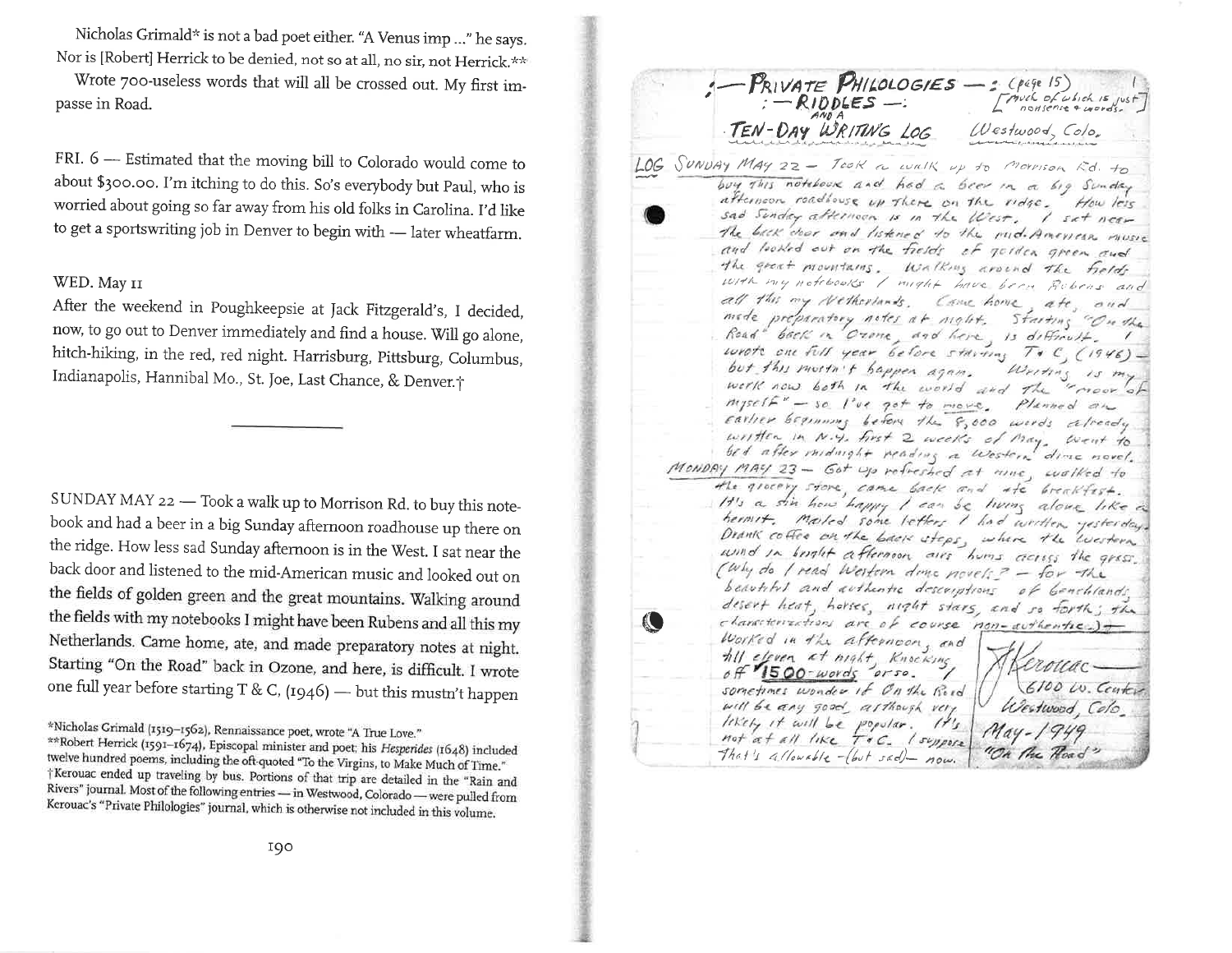again. Writing is my work now both in the world and the "moor of myself" — so I've got to *move*. Planned an earlier beginning before the 8,ooo words already written in N.y. first z weeks of May. went to bed after midnight reading a Western dime novel.

MONDAY MAY 23 — Got up refreshed at nine, walked to the grocery store, came back and ate breakfast. It's a sin how happy I can be living alone like a hermit. Mailed some letters I had written yesterday. Drank coffee on the back steps, where the western wind in the bright aftemoon airs hums across the grass. (why do I read western dime  $\frac{1}{100}$  movels? — for the beautiful and authentic descriptions of benchlands, desert heat, horses, night stars, and so forth; the characterizations are of course non-authentic.) — I worked in the afternoon, and till eleven<br>at night, knocking off and a mandature of at night, knocking off 1500-words or so. I sometimes wonder if On the Road will be any good, although very likely itwill be popular. It's not at all like T & C. I suppose that's allowable — (but sad) — now.<br>University

JKerouac-6roo W. Center Westwood, Colo. May — 1949<br>"On the Pard "On the Road"

TUESDAY MAY 24 — Woke up at 9:30 with the first "worried mind"<br>in a world site of line death of the state of the state of the state of the state of the state of the state of in a week, since I've been here. Just a kind of haggard sorrow - and later some worries about money until my next stipend from the publishers. This is a better kind of money-worry than before T & C was bought, for then I had nothing, absolutely nothing. what they call the 'proverbial shoestring'was for me then a mad. mysticism. Hal and Ed White must feel today what I used to feel then — a loveless existence<br>in a greedy money world. Latill fool that was away il. \_\_1\_1\_1\_\_\_\_\_\_\_\_\_\_\_\_\_\_\_\_\_\_ in a greedy money-world. I still feel that way even though I know I'll have some money all my life from writing, and will never starve or have to hole up in a canyon, eating vegetables like Huescher, or wash dishes in the great-city slops. Someday perhaps I myself will look back on those days (before selling book) with the same kind of wonder that we

now look back upon the pioneers living in the wilderness on their wits and grit - someday when some form of social insurance will be in effect for all mortal beings. Because most of the jobs nowadays by which you can earn just enough to live are insupportable to imaginative men ... like Hal, Ed, Allen, Bill B. and numerous others. It is just as difficult for that kind of man to punch a clock and do the same stupid thing all day as it is for an unimaginative man to go hungry — for that unng an day as it is for an unimagmative man to go nungry — for that<br>too is "going hungry." I am continually amazed nowadays that an actual Progress is underway in spite of everything. This Progress should aim at meaningful work and social security and greater facilities for minimal comfort for all — so that energies may be liberated for the<br>great things that will same in the Atomia France Associated by the d great things that will come in the Atomic Energy Age. In that day then will be opportunity to arrive at the final questions of life ... whatever they really are. I feel that I'm working on the periphery of these final things, as all poets have always done ... and even Einstein in his deepest investigations. "Solving problems," as Dan Burmeister insists, is essential now (and may or may not be a tendency in late-civilization anxiety) — but after that there is the question of the knowable that is<br>recursed to the results of a label that is now called 'unknowable.' I feel that the most important facts in human life are of a moral neture: - communication between souls (or minds), recognition of what the Lamb means, the putting-aside of vanity as impractical and destructive (psychoanalysis points there), and the consolation of the mortal enigma by means of a recognition of the State of Gratitude which was once called the Fear of God. And many other things as yet unplumbed.

But these are all sunny Colorado reflections and may not apply in the Dark Corridor where something far stranger is burgeoning (I mean Allen.) It may be that Allen is deliberately insane to justify his mother, or that he has really seen the Last Truth of the Giggling Lings. Even if that tvere so, I, as Ling, could not use it. (All this refers to the fable "Ling's Woe.") Then again, since all of us are really the same man, he may, or I may only be fooling now.

Finally I recognize this at least as an absorption of the life-mind ... which may be the only thing we have, like flowers that have nothing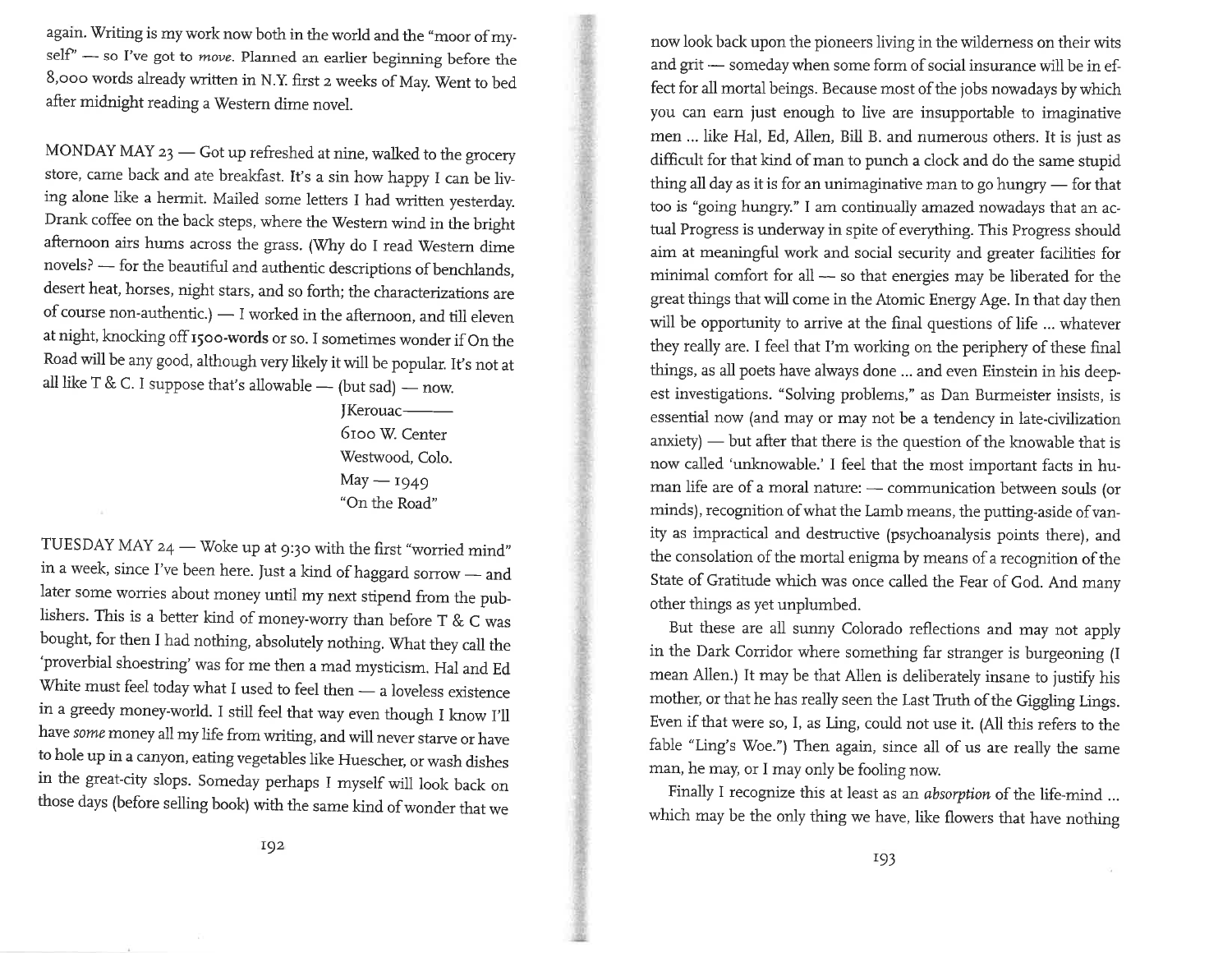but petals that grow. All is likely. "This was life," as I wrote yesterday in Road. Ripeness is all.

There is a dynamic philosophy behind the progress of the zoth Century, but we need to reach the depths of a Static Metaphysical Admission — a Manifesto of Confessions — as well, or the dynamics mission — a mannesto or comessions — as well, or the dynamics<br>will just explode out of control like Kafka's penal machine. Perhaps something like this should happen: after the age of five, every human being should become a shmoo and feed the little ones; shmoos with wings like guardian angels.

There should be no great shmoos to kick Good Old Gus across the valley. This is not the Lamb, not peace. Even Good Old Gus, at his depths, is standing alone weeping on the plain looking around for confirmation of his tears; and his vanity is his evil. Dostoevsky knew that even about Father Karamazov.

Worked all day, wrote 2ooo-words. Not too satisfied, but enough. Retired at night with papers & the Western dime novel. Anxious for the folks to get here, especially Ma: — what a joy it will be for her! Heh ne forks to get flere, especially Ma: — what a joy it will be<br>heh heh — (a cackle of satisfaction on my part, you see.)

WEDNESDAY MAY z5 Went to Denver Universíty and to the home wedivesdar Mar 25 — went to denver University and to the home<br>of the Whites. The Denver campus is beautiful and interesting. I walked into the rambling structure of the Students Union just as a jukebox was booming charley Ventura ... first bop in weeks. My hair stood on end. I floated in. I realized that the music of a generation whether it is swing, jazz, orbop - (at least this law applies to zoth century America) is a azz, or bophications are applies to zour century America) — is a<br>keypoint of mood, an identification, and a seeking-out. Anyway, I looked for Dan, drank milkshakes, sat in the grass, looked at the gals, visited the buildings, etc., and finally hitch-hiked in the hot afternoon countryside to the whites' house. This is the house they built themselves, that Ed and [Frank] Jeffries and Burt worked on all winter. Frank White was there. I was somewhat amazed by him. He is more like Ed than people think ... the same quick understanding of all statements; in fact, the same fore-knowledge of the trend of what one is about to say. Also he has the same cool, modest ability of much variety. His only drawback is

a garrulousness that one can't follow due to his tumbling speech and inward-preoccupation with details. Then the rest of the family arrived for supper. Mrs. White made me feel most at home (like Frank.) Of course I was unexpected and shouldn't have crashed in so casually. Jeanne seemed thoughtful about something else. After supper Frank and I drove back to the D.U. campus, where he spoke on cosmic ray research of some kind, to a physics class. They applauded his talk admiringly; I was unable myself to follow the scientific language. Another speaker, on geophysics, was Wally Mureray, friend of Frank's, whom I liked. He was born & raised in Leadville [, Colorado,] and like his father & grandfather has mining in his blood. Also he's a genuine mining type while being a scientist: --- a remarkable combination. We met Dan Burmeister at his scienust: --- a remarkable combination. we met Dan Burmeister at his<br>social science seminar and there ensued an endless argument betweer. the physical scientists and the social scientist, with much reference to relativity, Oppenheim, atomic research, etc. I finally announced (in flood-tides) that it was all a "continuum of ambiguity." Okay? — for relnood-ndes) that it was an a "continuum of ambiguity." Okay: — for rei-<br>ativity is just the idea that one point of reference is as good as another. 'We got mellow on beer; went home. Frank drove me home.

THURSDAY MAY z6 - Then today (while I continued my hermit domesticity in the empty house ... as a matter of fact tried to fix the wellpump just as it seemed to fix itself) the kid on the street here, ferry asked me to accompany him to the amusement park, Lakeside, in the evening. His mother, Johnny they call her, drove us to the park. (Her husband has disappeared somewhere.) It was the Sad Fair again. I took a few rides with Jerry (who seems to be looking for a father of some sort.) However a waitress didn't believe I was 21 and wanted proof before she gave me a beer. Jerry (14) drank rootbeer. We rode around a sad little lake in a toy railroad; in the high ferris wheel, etc., and ate hotdogs and ice cream. Still and all, it was a "sinister" night ... sinister-seeming ... and I became depressed — for two days. A park cop threatened to arrest Jerry<br>because he was feeling susundarith that two Columbia because he was fooling around with the tame fish at the motorboat dock. Then, when we rode home in an old truck after a Roy Rogers movie, <sup>a</sup> car almost rammed us in the back. It was strange. In the first place I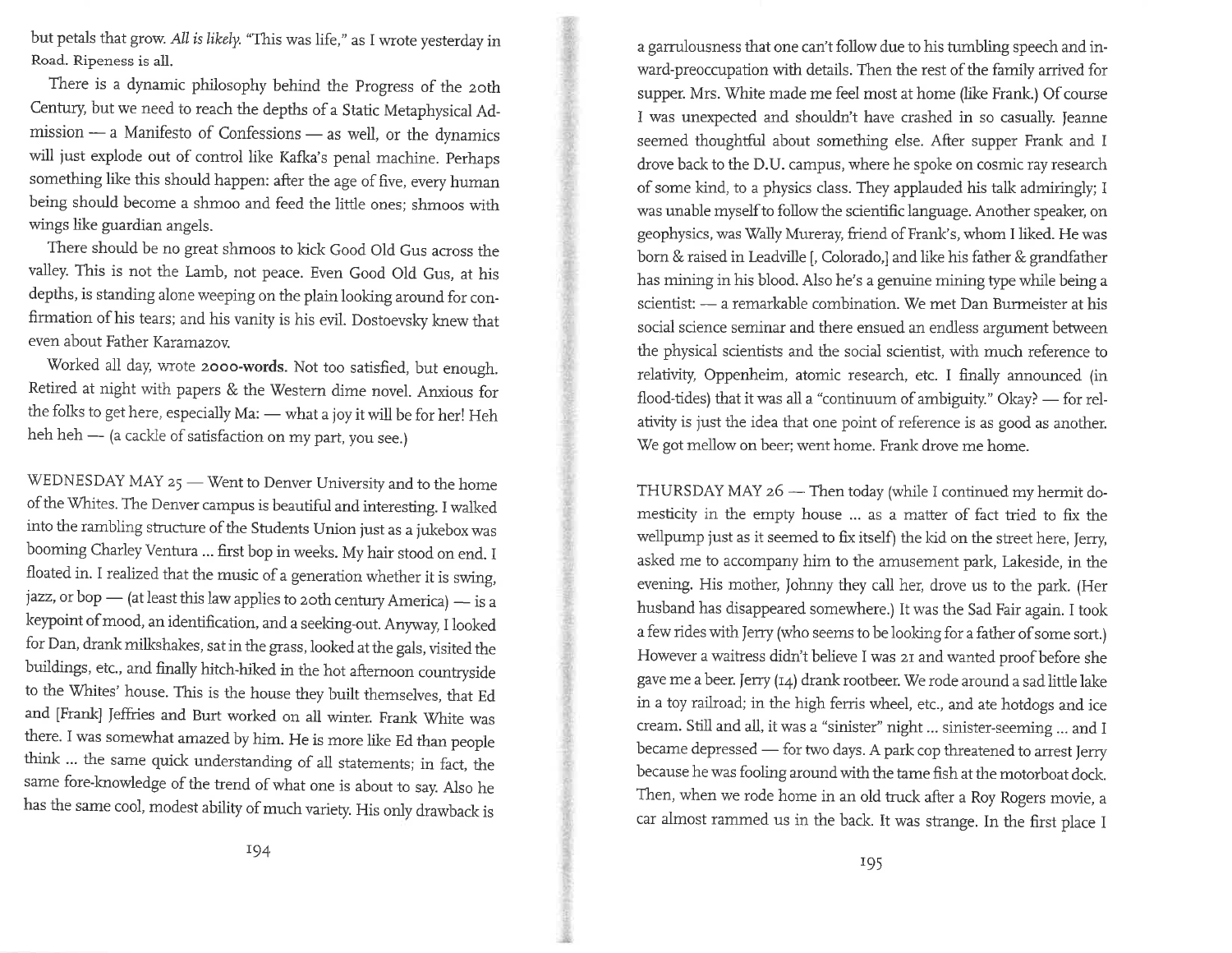couldn't understand anything. I doubt if the driver of the old truck knew we were in the back. Between us sat his little son, mysteriously wrapp'd in a blanket. No one noticed the fact we almost got rammed by the car ... or that is, they didn't care at all. Then, in the dark sinister country night, as Jerry and I walked home, a car of drunks almost plowed us off the road. Everything was sinister ... like for foe Christmas.

FRIDAY MAY z7 Depressed all day. Full of my own private hurt and haunt. )erry brought over a little kitty for me ... it has sick eyes. It needs meat. It hangs around me mewing for affection. It is somewhat like that lost kid, incomprehensibly lonely. I feed the cat and do my best to achieve a talk with Jerry — and with his incomprehensible<br>and the solar durate as widing in a under temperature. That is four mother, who asked me to go riding in a rodeo tomorrow. That is, Sunday. My depression cannot see the light of these things. What did I do all day? — I can't remember any more. Part of my sadness stems from<br>the fact use family's reating time atting out have Why) I hated my the fact my family's wasting time getting out here. Why? I hated myself all day, too ... hurt and haunted by hurt.

 $SATURDAY$   $MAX \ 28$   $—$  After a mopey day, I perked up and went to the character and in the character  $S^1$ the beerjoints on the ridge. Gad, some beautiful waitresses up there. I really enjoyed the cowboy music ... ate french fries at the bar, etc. There are some good peopie out this way, just as I had guessed. Came home and slept, to be ready for the Ghostly Rodeo.

SUNDAY MAY z9 - So I rode in a rodeo ... of sorts. fohnny pid<ed me up and we drove to a farm-ranch, and slidced down four horses. A remarkable woman calied Doodie runs the place and dominates immense horses, including a 17-hand Palomino, with fiery contemptuous love ... in other words, a real horsewoman. Her son Art is a mild, happy kid growing up among horses. We mounted the four horses and started off for Golden, 15 miles west. I have not ridden extensively since 1934, so I was saddle-sore pretty soon ... but enjoyed it nevertheless. My horse Toppy, a strawberry roan colt, had a tender mouth so I could not rein him up too hard. We joined two other women, one a haughty bitch on

an Arabian thoroughbred, and the other a most marvelous woman with flaming red hair and no teeth. She said, "I hate women who don't say shit when they've got a mouthful of it." We cantered and walked and trotted to Golden. I had a beer in a bar; then we mounted again and the first thing you know we were joined by a whole posse of riders, and first thing you know, on a dirt road, something happened psychologically, I yelled "Woohee!" and off some of us went lickity-cut down the road in a race. My roan loved to run, and "he run." Up in a glorious mountain meadow we raced around while, by arrangement, a photographer took pictures with a motion picture technicolor camera ... I still don't know under what auspices. We did Indian-circle runs, and Figure-Eights, and galloped en masse down a draw, and had a good time. We drank beer in the saddle. Going back to Golden we raced furiously across lots and down into a creek-bed and up out of it flying and hell-for-leather over fields gopher-holes or no gopher-holes. I've never been afraid ofa horse falling somehow anyway. After another beer we started back ... and the kid and I really had a race. He was in the road and I in the field parallel, and it was even. Then he beat me on the road ... but he's a lighter rider, and used his reins on both flanks, something I didn't bother to do. -Finally we got back exhausted, a 30-mile day. I went to bed immediately ... With some muscles and one bad blister.

MONDAY MAY 30 — And today I was scheduled to ride in the rodeo<br>at Table Ten (ride a brane for all Li at Täble-Top (ride a bronc for all I incomprehensibly know) but of course I was too sore. I'm sorry I missed this. Meanwhile some neighbors around here are gossiping about Johnny (Jerry's mother) and me ... an old hen across the street. This sort of thing goes on even here. Best thing to do, is nothing. What does it matter anyway? No harm in it aling to do, is houning. what does it matter anyway? — No harm in it<br>that's *real* harm (like jail, etc.) Rested all day. Wrote at night. Still and all, consider how horrible it is to have an old woman like that peeking from out her shades all day, trying to figure out what you're doing behind yours, and starting "scandalous" stories about you. Gad! It's funny only in a horrible way. (Francis Martin.)

But how I love horses!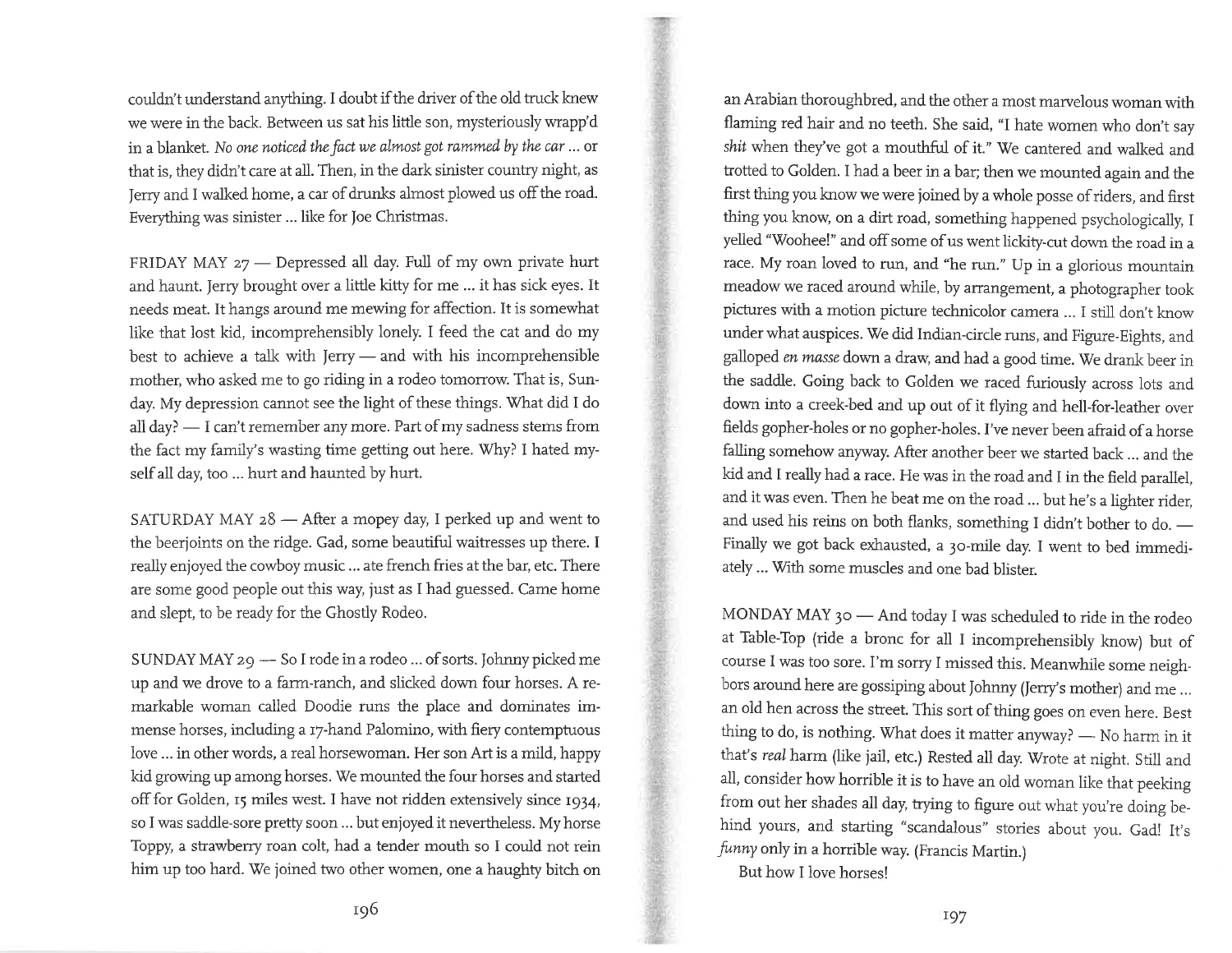Next year: mountain ranch.

And tonight re-examined my literary life and I'm worried somewhat about losing touch with it in these natural-life atmospheres. After all, great art only flourishes in a school ... even if that school is only friendship with poets like Allen, Lucien, Bill, Hunkey & Neal and Holmes ... and Van Doren & [Elbert] Lenrow too, of course.

# $: -$  J U N E  $-$  :

# IN COLORADO, 1949

TUESDAY JUNE 1 — I'm thinking of making On the Road a vast story - of those I know as well as a study of rain and rivers. Allen expresses weariness with my "rain-&-rivers" preoccupation now, but I think it's only because I have not explained manifestly what they mean: as I did in the notebook "Record" on pages covering 'New Orleans to Tucson.' That's clear in my mind.

There is never a real goldstrike, or a real "scientific advance," only <sup>a</sup> revelation in the heart on one day or the next, subject to horrible change and further revelation. "Revelation is Revolution," as Holmes says, insofar of course, as it is a chønge, miserably from mere day to day.

There is no heaven and no reward, and no judgment either (Allen says his lawyers "will be judged"): — no: — there is only a continuum<br>of living agrees preordeined spaces, followed by the appticulated full of living across preordained spaces, followed by the continuum of the Mystery of Death. That death is a Mystery makes Death acceptable therefore; because Mystery never ends but continues.

— Still waiting for the family.

WEDNESDAY fUNE r Fixed the well-pump at nine o'clock this wednesday fone i — rixed the well-pump at nine o'clock this<br>morning. Got dirt out of the valve and tightened a loose cylinder around the pipe, and raised the pressure to 5o. For awhile there I was enraged because I thought my one-year-lease was on a house with a dry well. It is Okay, I think - 122 feet deep. On top of that it rained today.

Rain is not only poetic in the west, but necessary. so I say "Rain you bastard!" — and it rains. I've been goofing off these two days just lis-<br>taring to the collinear in the collection of the collection of the collection of the collection of the collect tening to the radio, playing with the cat, playing solitary stud\_poker, and thinking up On the Road more. I need my typewriter. No furniture, no family, nothing. I can't understand all this delay. It tool< me 6o hours to get out here, and another 48 hours to get a house. It's taken them close to three weeks ... and all I do is wait, wait, wait. I don't think Paul wants to leave the East actually ... he is wasting time in North Carolina. His mother has a husband to support her, and a grandchild, and z other children in the East; therefore, there's no tragedy in paul moving out west, inasmuch as he can visit her occasionally also. so I don't understand all this delay. They arrived in N.c. Iast Tuesday, and here it is nine days later - and the 165o-mile trip is a 3% day drive. so they're staying there at least a whole week, and here I am in an empty house paying rent. This I don't like ... A waste of time and money, and a waste of a good thing, and silly. Got a letter from Beverly Burford Pierceall today ... now married, living in Colorado Springs, whose Pikes Peak I can see from the kitchen window. Wrote back at night.

THURSDAY JUNE  $2$  — And tonight the family is finally arriving; got<br>a telegram in the magning.  $V_{\text{max}}$ <sup>a</sup>telegram in the morning. I'm now down to my last actual penny (r cent), excluding the \$20 bill I'm hiding for the lawn (part of the deal on this lease is to plant a lawn.) So now things will start vibrating and we'll get our home going. Only thing is: — where is the furniture truck? Hal Chase ought to be home by now. And soon I'll hear from Giroux and decide about June 15, and a job, and my writing-schedule (months) for Road. — Last night I went to bed reading the New Testament. My own interpretation of christ I will write soon: essentially the same, that he was the first, perhaps the last, to recognize the facing-up of a man to life's final enigma as the only important activity on earth. Although times have changed since then, and "christianity" is actually christian in method by now (socialism), still, the time has yet to come for a true "accounting," a true Christlike world. The King who comes on an Ass, meek. "True progress shall lie in men's hearts." Do you hear me, Hun-